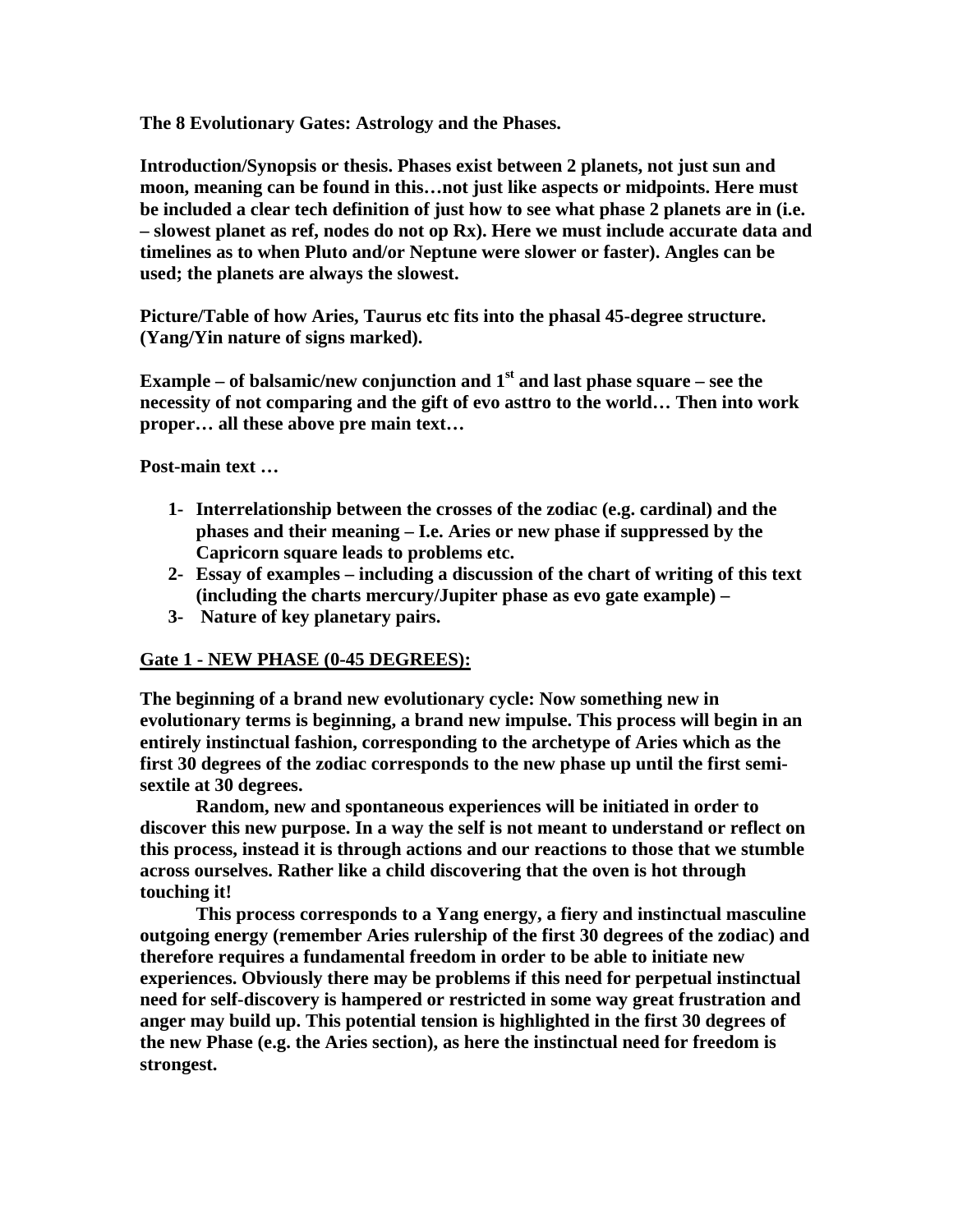**Semi – Sextile at 30 degrees: Move into Taurus – here the intention is to begin to slow down the unfocussed action. With regard to the progressive nature of evolution the desire becomes one of eliminating unnecessary experiences. In this sense the person is beginning to learn a kind of discrimination and therefore filtering of all the experiences they set in motion at the beginning of the new phase. So there is a movement from pure randomness to the beginning of specific and focused action. Actually this will most likely be experienced psychologically as an irritant for the Soul has recent memories of the absolute freedom of the Aries section of the new phase and yet now feels that the brakes are being put on. We can liken this experience to the nature of the taming of a wild animal; the harness or saddle has just been put on…** 

**At the Novile 40 degrees a process of gestation is begun with regard to the new experiences begun at the New Phase conjunction. Some discrimination has begun at the semi-sextile but here at 40 degrees and the Novile a highly personal sense of a new direction begins to grow. This new direction points toward the next evolutionary gate, the threshold of which begins at the semi-square.** 

**New Phase Semi-Square (44 degrees) – Here we are in a transitional process of moving through the gate from the new phase to the crescent phase, this movement is from an outgoing Yang energy towards in an ingoing Yin or consolidating energy. At 44 degrees the semi-square is generating the stress of this upcoming evolutionary threshold yet, and this is crucial, we are still in the new yang phase, the threshold has not yet been crossed and yet the emergence of the threshold on the field of awareness has begun. As a result a huge amount of tension is generated before the gate can be crossed, for you are pulling away from the past conditions that bind to the past.**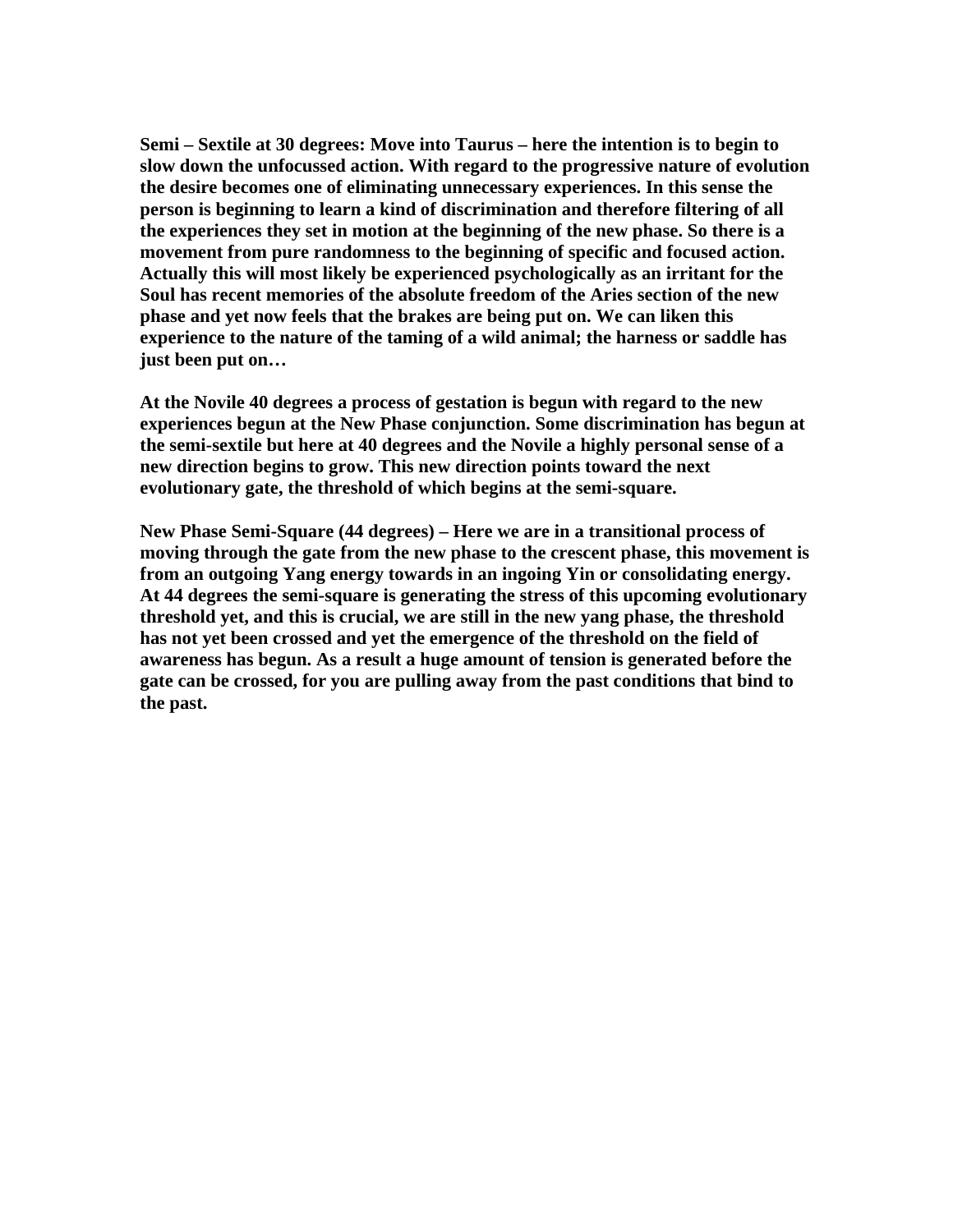## **GATE 2 - THE CRESCENT PHASE (45-90 DEGREES):**

**By the time the Crescent phase is entered it is time to fundamentally slow down and consolidate what has gone on before. This is a Taurus archetype being finalized (Taurus being from 30-60 degrees) and therefore we are looking at a process of establishing and maintaining the new forms that were discovered in the new phase. As such we begin a Yin process of returning in towards the center and evaluating the experience that has already been had.** 

**Crescent Semi-Square.** 

**In the New Phase of the semi-square the enormous tension of meeting the second evolutionary gate precipitates a response of trying to cling to the freedom of the new phase. As this evolutionary gate is entered (and close phase orbs to waxing semi-squares will indicate the importance of this particular gate) the person who previously cried 'I want my freedom' exercises this freedom by withdrawing utterly from the prior experience in order to internalize it and to begin a process of understanding. This withdrawal marks the transition from the new phase semisquare (less than 45 degrees) toward the Crescent semi-square (45 degrees and more). So for those with aspects on the cusp we can understand whether or not this evolutionary gate has been crossed or not by understanding whether or not a period of near complete social isolation as occurred relative to the issues implied in the planetary phasal relationship.** 

**This evolutionary gate shown at this transitional semi-square is fundamentally important in the formation of the ego. Prior to this point within the phases the new experiences desired and generated in the new phase are not owned, they are simply felt and responded to. As we cross this evolutionary gate we begin to own our experiences, to call them mine. As the Taurus archetype is operative here, the issue of possession and ownership has arisen. In all initial phases we are talking about an essentially subjective experience, the growth of the self, here the self begins to take possession of that which has led it this far.** 

**Septile, 51 degrees and 25 minutes (one seventh of the circle).** 

**This aspect (sometimes associate with fate) exists to realign you with the purpose that began with the new phase conjunction. If you have strayed from this purpose 'fate' seems to intervene through people or events in order to put you back on track.** 

 **Sextile (60 degrees).** 

**The sextile at this point can be problematic with regard to the laziness it can embody or promote (60 degrees equals one half of 120, a trine, an ease). The key being the development of management or self-effort not fixated on results of such effort but content and empowered within the making of effort itself.**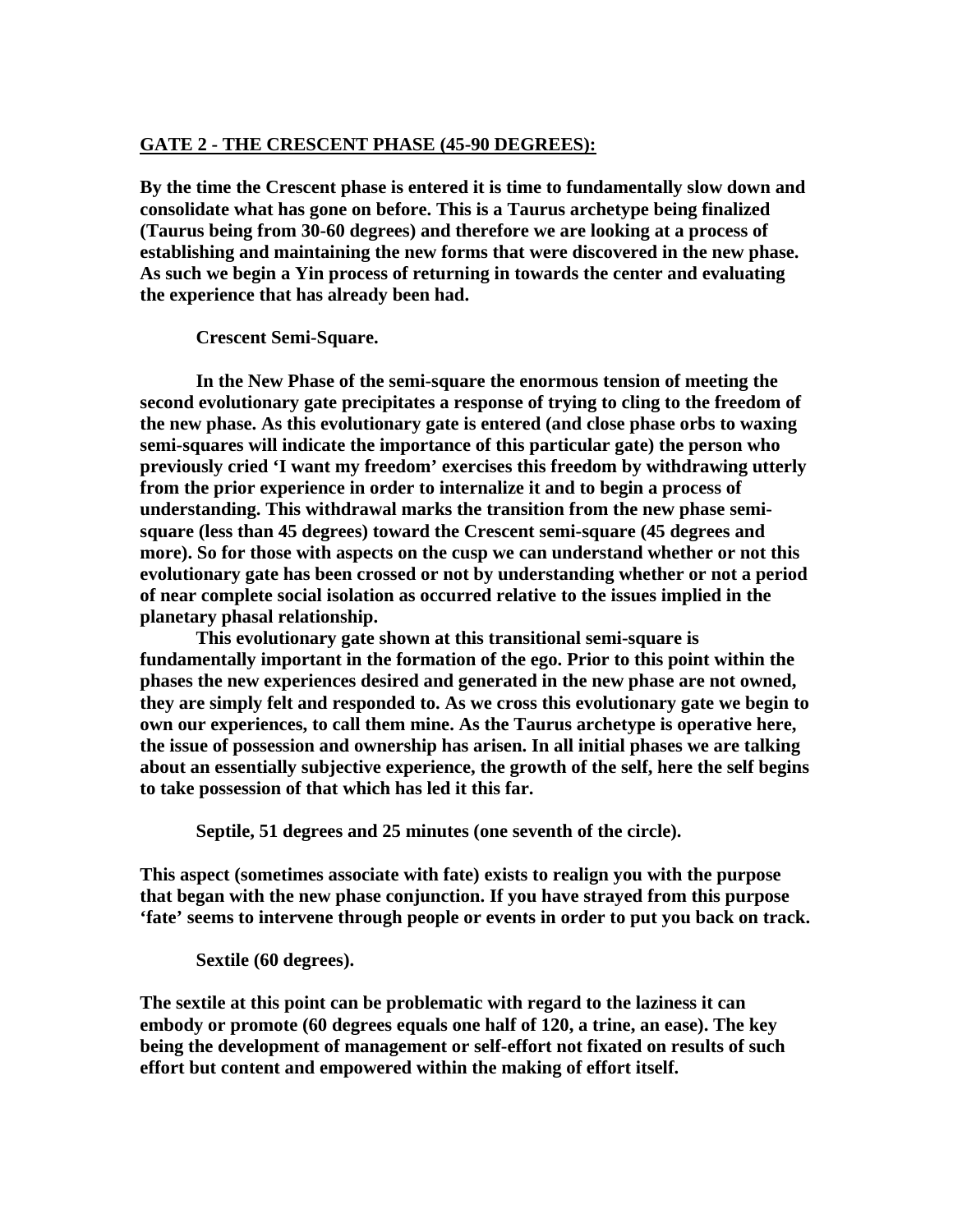**Again there must be withdrawal from the external environment in order to focus on what is unique and individual about the person. Action becomes internalized in contemplation and from this self-contemplation on the journey so far to this point can arise hints and suggestions of the methods and skills to foster the new evolutionary development in a unique and appropriate fashion. Certain key events in the past, certain memories may hold insights for the future enfoldment.** 

### **Quintile (72 degrees).**

**The keynote here is creative transformation. So not only can the purpose as set by the new phase conjunction be radically transformed here but this aspect also serves to make this purpose incredibly individualistic. Here any laziness from the prior sextile is annihilated in a creative fire. Again some internalization and withdrawal is necessary to fulfill the individualistic vision. You are beginning the process of journeying to the next evolutionary gate of externalized action, of actualization.** 

#### **Gate 3 – First Quarter Phase (90-135 degrees):**

**The entrance to this Phase is marked by the importance of the first square, being either in its crescent phase (89 degrees) or having actually entered the first quarter phase (90 degrees). This marks the movement to another Yang phase, where the energy once more seeks to go outwards from the center. Although this phase is the territory of the Cancer archetype (from 90-120 degrees), which is a Yin sign, because it is a keystone of the cardinal cross, it operates within the cycle of the phases as a transition point to an outgoing energy. Here represented by the waxing square, which Rudhyar has named as a point of crisis in action, the square representing a fundamental challenge as to what to do next.** 

#### **The Waxing Square:**

**Crescent Square (less than 90 degrees). Here the increasingly individualized form of the previous crescent phase aspects (Septile, sextile, quintile) comes up against the challenge of external reality. If we return to the metaphor of a wild animal, having been tamed somewhat, after having its bridle put on it now seeks to venture out into the world, and yet it I still held back, as if some part of its training is still going on. This can generate strong irritation and frustration whilst still possessing a sense of the skills learnt in the previous phase.** 

#### **First Quarter Square:**

**In order to cross this key evolutionary gateway certain strong fears are encountered. These fears take two main forms, the fear of failure and the fear that as we emerge into the world with our gifts that the world will some how take those from us or taint them in some crucial way. Here the Cancer archetype is being**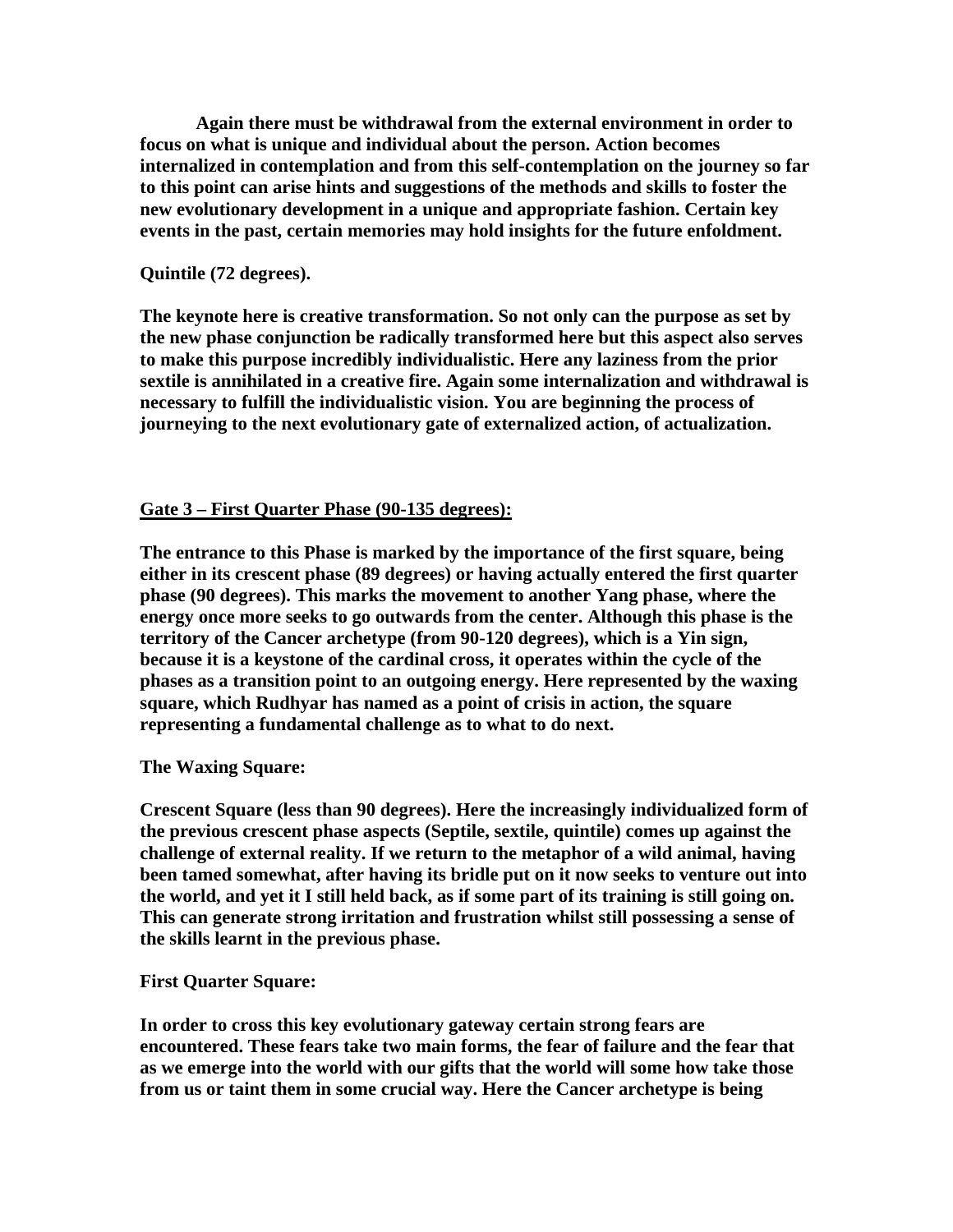**contacted, these fears have an emotional basis (water, Cancer) and also with regard to the original purpose (Aries) the tension of the square generates anxiety about having the self-identity absorbed by larger forces. As this evolutionary gate is crossed we will see a cyclic behaviour pattern, a person rushing out into the world to do, to achieve and then rushing back as the fear kicks in. Here with the aspect of the square, and the archetype of Cancer we have an Astrological meditation of the nature of stress, until this stress is worked through this evolutionary gate will be closed.** 

**Bi-Septile (102 degrees 50 minutes).** 

**This is an adaptation and development of the Septile, which realigned one with the original purpose; here the person (if they have strayed) is realigned with the specific form that purpose has necessarily taken. At this juncture one remembers the Septile and its intentions and channels through a specific form, a personality that reflects the purpose that has been reconnected with. Again the process we like to call 'fate' can intervene if we seem to have stepped too far from this path. This may occur through key people appearing, specific circumstances etc.** 

**Waxing Trine (120 degrees).** 

**Very powerful and positive aspect, that operates by allowing integration of the original intention, to allow this intention to be made real. There is no stress. The person emanating this quality will serve as an example to others on how to individuate. Many people may then be attracted as this aspect holds the preparatory keys to the rest of the cycle, drawing one into social interaction. This aspect also produces the potential for conscious awareness of the entire process, the past that has led to this moment.** 

# **Gate 4 – GIBBOUS PHASE (135-180 DEGREES):**

**Here in the Gibbous Phase energy begins to return to the center again (a Yin phase). This is because we are witnessing another key transition. At the waxing trine we embody the Leo archetype here we begin a journey towards Virgo in preparation for Libra, i.e. our full flowering of individuality must undergo a period of crisis and process of becoming more humble and self-analytical as a result in order to prepare for the social integration of the full phase (Libra).** 

 **Sesquiquadrate (135 degrees).** 

**As the individual attempts to impose his personal will upon the environment in relation to their purpose challenge comes through the external environment. This challenge begins the process of adjusting the individual purpose to reflect the needs of the environment and the needs of others.**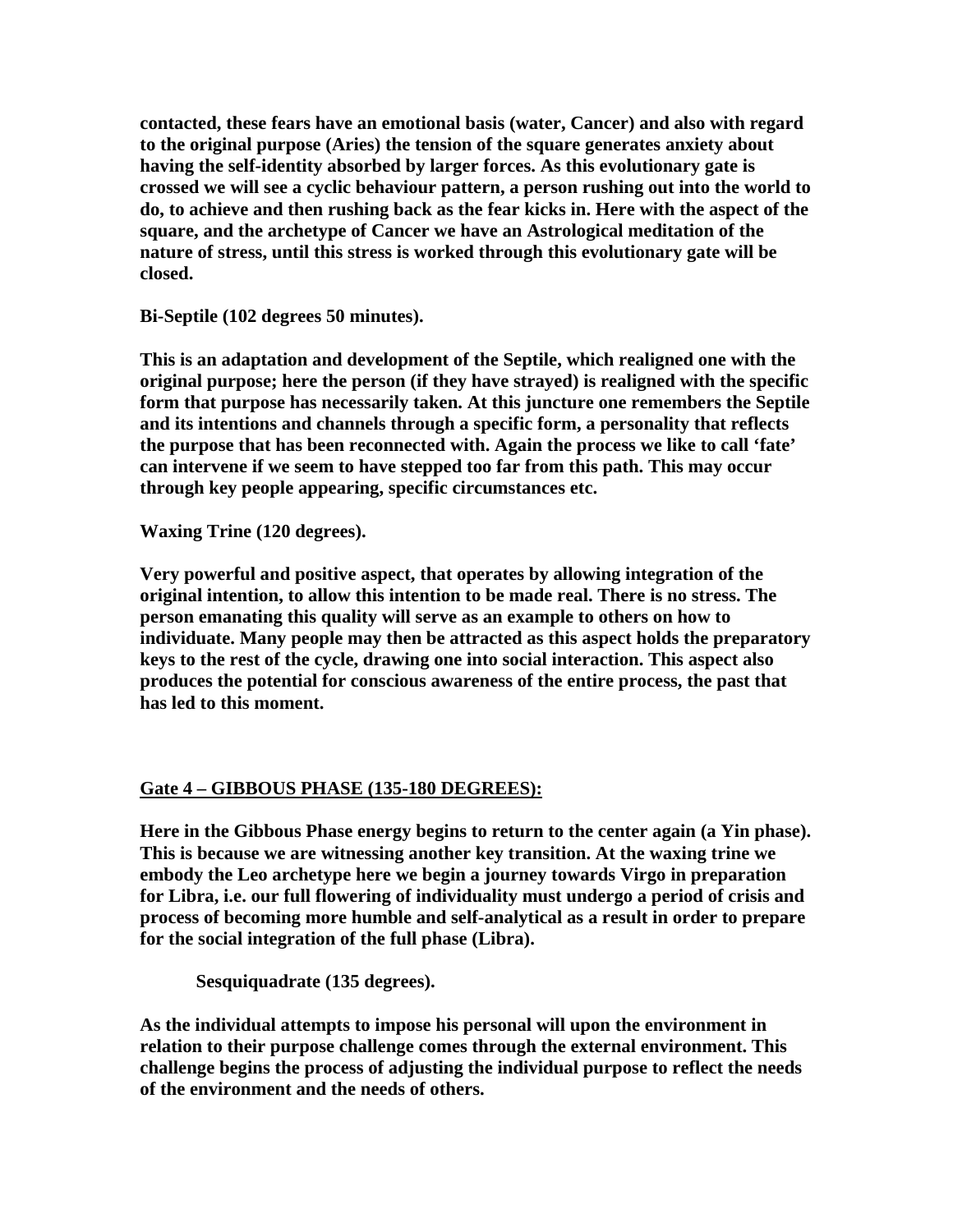**In the first quarter phase of the sesquiquadrate (i.e. less than 135 degrees) this challenge will not have been understood or processed. Hence an enormous tension and fear can build up around the feedback given by others. The danger is that with regard to the joys of the previous trine that a person will not wish to give up the Leo experience of shining in order to receive objective feedback as to what will be useful to others. If the individual fails to pass through this evolutionary gate they will be thrown back upon the past creating confusion as to how to establish the personal reality and purpose in the environment. Until these necessary adjustments are made.** 

 **The Gibbous sesquiquadrate is a continuation of this process although the initial impulse to change has been taken still the individual must go through periods of intense self-analysis or crisis relative to adapting the personal truth or purpose to the reality of others views. This can promote a necessary introversion and internalization to make these changes; this again corresponds with the Yin nature of this phase. The awareness of relative imperfection can grow to be so strong in the individual that they can begin to have a delusional belief that they are no longer capable of achieving the original purpose (as generated all the way back in the new phase conjunction) and as such can create excuses and rationalizations for why they cannot continue. The temptation becomes then for people to compare themselves to others that seem to be more complete than themselves, which can reinforce the experience of inferiority, after a fashion this can necessarily though painfully promote the evolutionary intention of humility (Virgo).** 

**Bi-quintile (144 degrees).** 

**Here the creative transformation of the quintile becomes relevant socially, the ego is able to take constructive criticism from or through others and therefore adjust itself to what is most socially useful. This completes and resolves the tensions of the sesquiquadrate.** 

**Waxing Inconjunct (150 degrees).** 

**One does not meet the inconjunct until after the adjustments of the Bi-quintile because the inconjunct represents purposeful inner self-criticism. Having learnt to take gracefully the criticisms from others the self develops its own accuracy of selfassessment. However if this process is resisted (and the inconjunct is a stressful aspect) then the person may fall into excuse making, putting off what they no needs to be done. Deep Inner self-Criticism is still a part of this process. The purpose of this is to draw one toward the right work function, actually doing I the world something that is both useful and related or expressive of the original purpose.**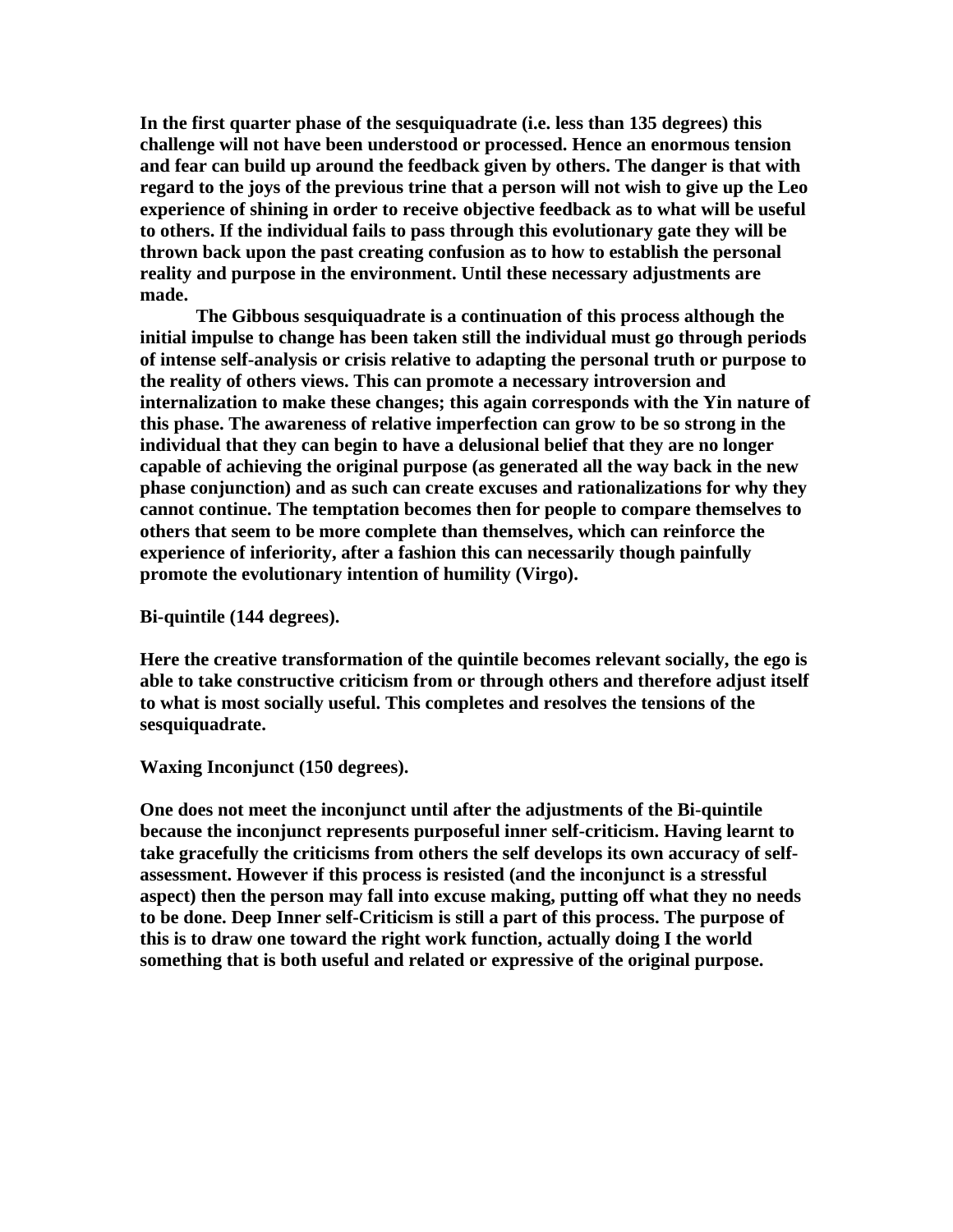**Tri-septile (154 degrees).** 

**This aspect promotes clarification of the individual's self-concept and evolutionary purpose as it relates to the needs of others. The necessary self-analysis that promoted a purging of self-inflated illusions of grandeur during the inconjunct now evolves into an essential humility that allows the individual to prepare to integrate his/her purpose into the context of the social environment.** 

**Gibbous Phase Opposition (179 degrees).** 

**This is the beginning of the journey to the next evolutionary gate, which stands for the integration into social reality as an equal (Full Phase). Accordingly the ego experiences the full force of other people's will and reality in such a way as to enforce awareness that the drives of others are as real as their own.** 

 **The need now becomes to take the original impulse of individuality into the social sphere with the work function intact, i.e. to traverse this evolutionary gate into the world of others (full phase) with the learning present in the gibbous phase still intact.** 

**Full Phase Opposition (180 degrees plus).** 

**An example of the transition to full phase opposition can be given using the planetary pair of Pluto and Jupiter, at the gibbous phase of this opposition other peoples ideas are going to dominate the consciousness as it is still learning to appropriate there correct level of meaning for the self, whereas in the full phase opposition this meaning has been found and potentially balanced in such a way as to allow the individual's ideas to reach others. As such this by, definition marks a massive turning point.** 

 **The intent of the opposition in many ways is to work as a blockage, in order to deny the imposition of individual on others and in order to induce learning as to the relative place and context of what the individual has to give – with regard to the prior example in terms of their vision or philosophy (Pluto-Jupiter). In this sense the archetype of Libra (the oppositional archetype) is honored through a person having to learn to listen to feedback and therefore center themselves more objectively in the world of others. As this process is taking place there may be a tendency towards polarization, as the identity splits between being forceful or experiencing the forceful of others. The full phase opposition can be about extremes, from which conflict hopefully emerges balance, this point can be illustrated with the Mars-Venus planetary pair, whereby this polarization at the full phase opposition might lead to outbreaks of violence or force within the relationship until the ability to hold an awareness of the other and still act as a self has been found and stabilized.**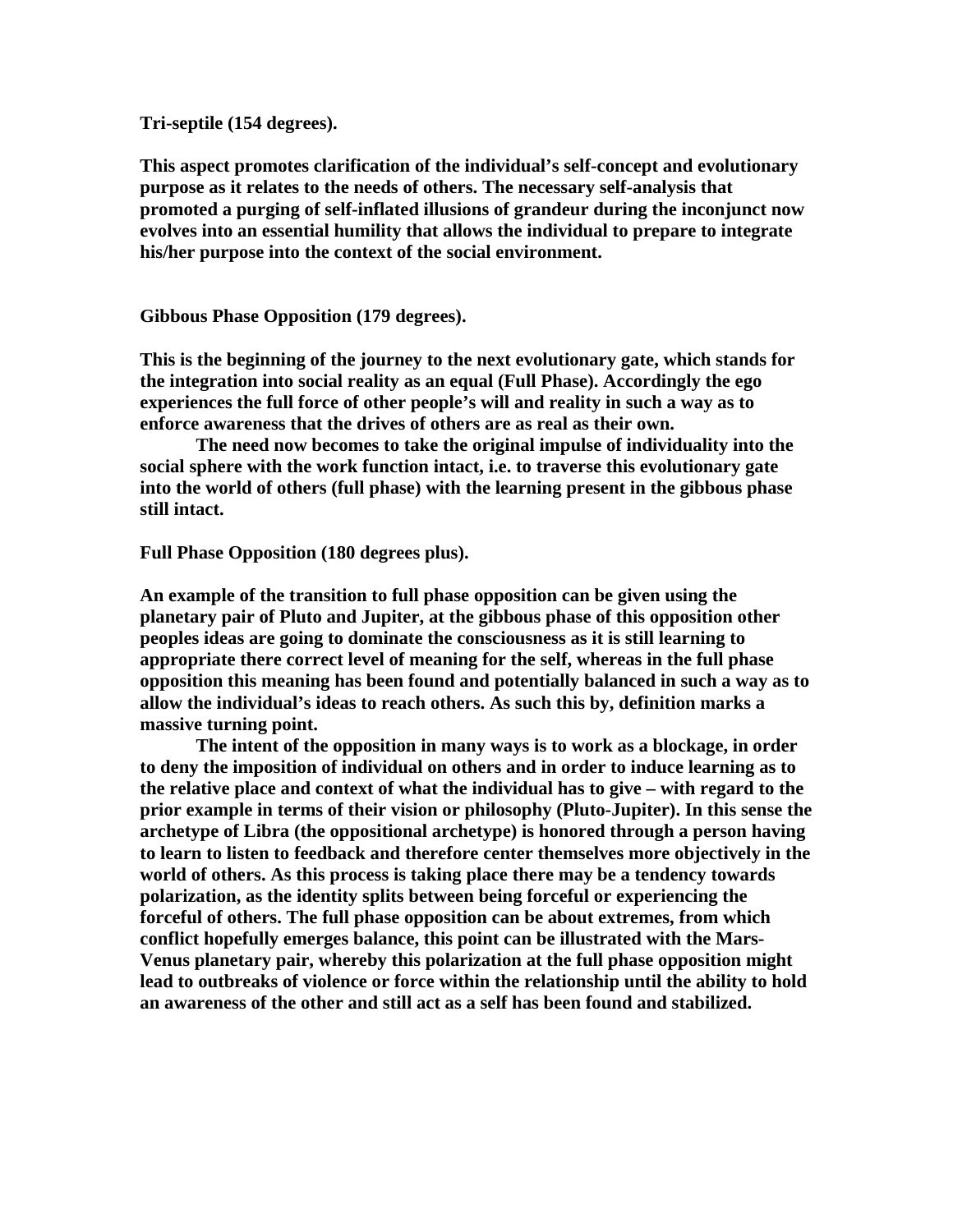**Here at the full phase we are exactly half through the cycle of process with regard to the original intent. Remember the original intent is found within the sign and house placement of the first planet in each planetary. The first planet being in all cases bare the Sun the slowest moving planet. In the full phase we begin to meet key people who have key messages that will help us integrate the original purpose within the social sphere. In this sense there is a potential for fruition. Again this could lead to the potential for extremity, and we must bear in mind that balance is key at full phase (180 degrees, Libra). Yet the tendency will be towards cycles of excessive social activity leading to a kick back and a resulting need for isolation. This can become an almost schizophrenic activity.** 

 **The full phase opposition mirrors the archetypal conflict or paradox represented by the Ascendant and 1st house and the Descendant and 7th house, and indeed relationships can become the great educator in learning this time of balance. The great danger in intimacy is excessive proximity, which leads to distortions occurring. Everyone knows that feeling of having to be free from their partner for a while to revitalize their experience of independence.** 

**Tri-Septile - 206 degrees.** 

**Now the original intention having learnt social balance at the opposition is ready to co-operate with a social or collective need in a realized state.** 

**Full Phase Inconjunct – 210 degrees.** 

**This is an entirely different archetype than the Gibbous phase inconjunct, which more or less expresses the Virgo archetype (not feeling good enough, lack of readiness or crisis with regard to the original intention), here at the Full phase inconjunct the Scorpio archetype is activated. The Soul is full of its own sense of power at having begun to realize its purpose, even a sense of special destiny. This will generate a tremendous amount of social persecution if this sense of power is presented in an overly willful fashion. This may then lead to an absolute blockage, in which the will of others come to be perceived as more powerful than the individual's own. This creates the necessary crisis of the inconjunct. To which the Scorpio archetype necessarily responds – why? The answer being the ongoing necessity of harmonizing of the individual will with the collective, or the individual with the divine plan.** 

**Full Phase Bi-Quintile – 216 degrees.** 

**A phase of creative transformation with regard to the social sphere – an appreciation or understanding of what unique contribution can be added to collective - Through understanding other peoples skills, and through understanding yourself a particular insight in how you are truly meant to be, or to express yourself is generated.**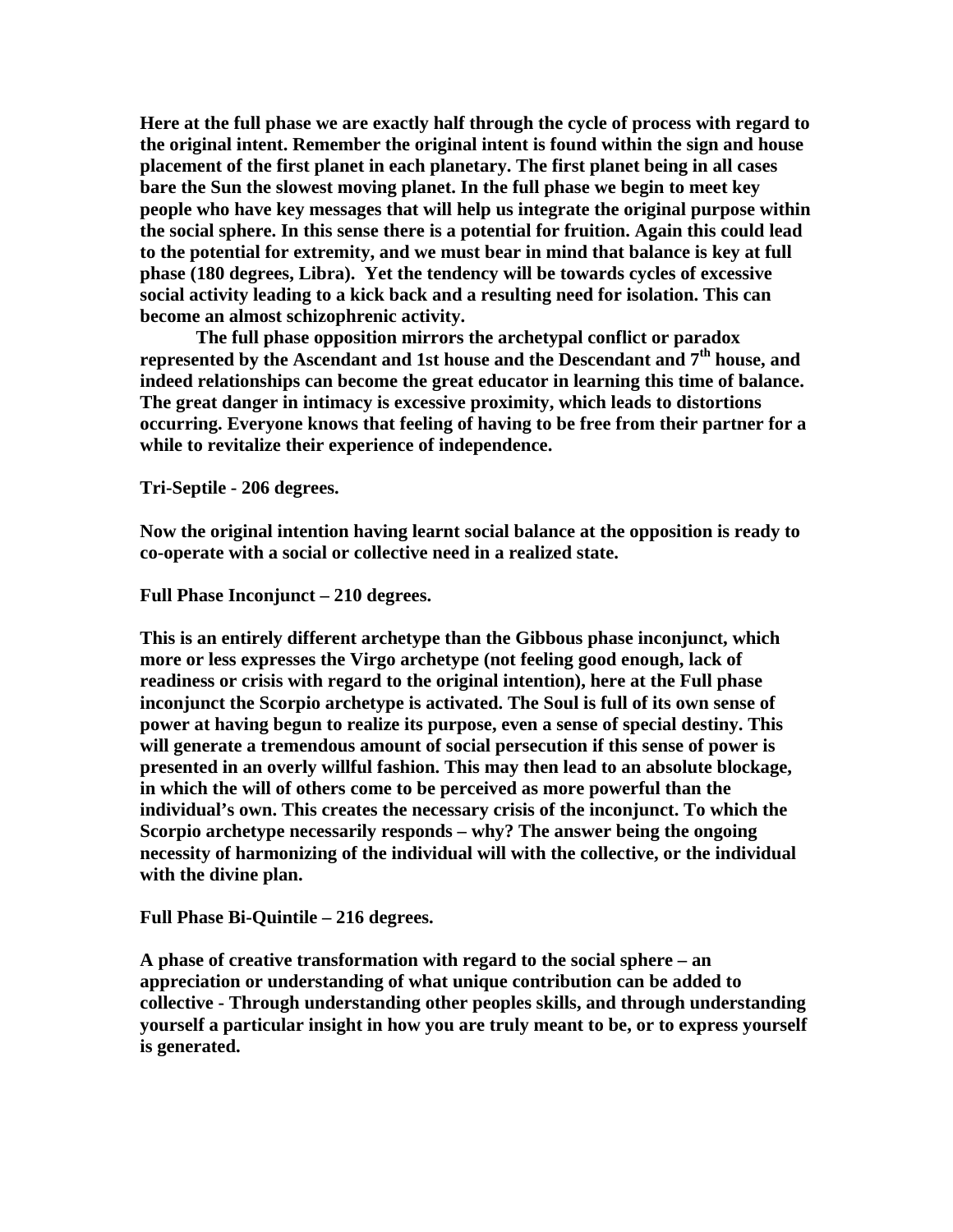**Disseminating Phase – 225-270 degrees.** 

**The Disseminating Phase represents the totality of any existing society, its rules, laws and customs. This is more than just the pressure of those in your existing social sphere. At the evolutionary gate of transferring from the Full Phase to the Disseminating Phase conformity is demanded, this may be a great struggle, particularly for those in the individuated evolutionary state. Here there is a flavor of the inconjunct as there a necessary adjustment found here. For those in the individuated state it is all about rethinking the meaning of conformity, if I take part and fulfill my obligations whilst inside I remain true to my purpose and myself then ultimately the last laugh is mine. For example may I had to conform and take a particular training to become a psychologist but then when I practice I do my own thing anyway! This is a process that can lead powerfully to integration.** 

**Disseminating Trine – 240 degrees.** 

**This is a very, very strong aspect. For the consensus individual it is as if every door opens to the new goal. For the individuated Soul this can promote a great fear, that the great impulse of individuality generated at the new conjunction is being assimilated by society – one's individuality might be at risk! This is only a fear however. If it can be understood as such, then this person can serve as an example to others, how to move forward.** 

 **At the trine there is a relative ease at moving forwards and integrating the evolutionary purpose. Here we can use the image of a full cup, pouring of the self in to the social purpose and achievements.** 

**Disseminating Bi-Septile – 257 degrees.** 

**This a powerful aspect leading eventually to the disseminating square - The initial spark of mutation is seeded here, that will eventually characterize the balsamic phase. Here we have a fated aspect, key people/circumstance or inner thoughts begin to creep in to the social empowerment and success – centering on the issue – there must be more than this! So this aspect provokes individuation, to the level of potential social alienation. For example the disseminating phase in religious terms in our culture is the prominent Judaeo-Christian heritage, here at the Bi-Septile questions arise as to whether there is more than just this conception of spirituality.**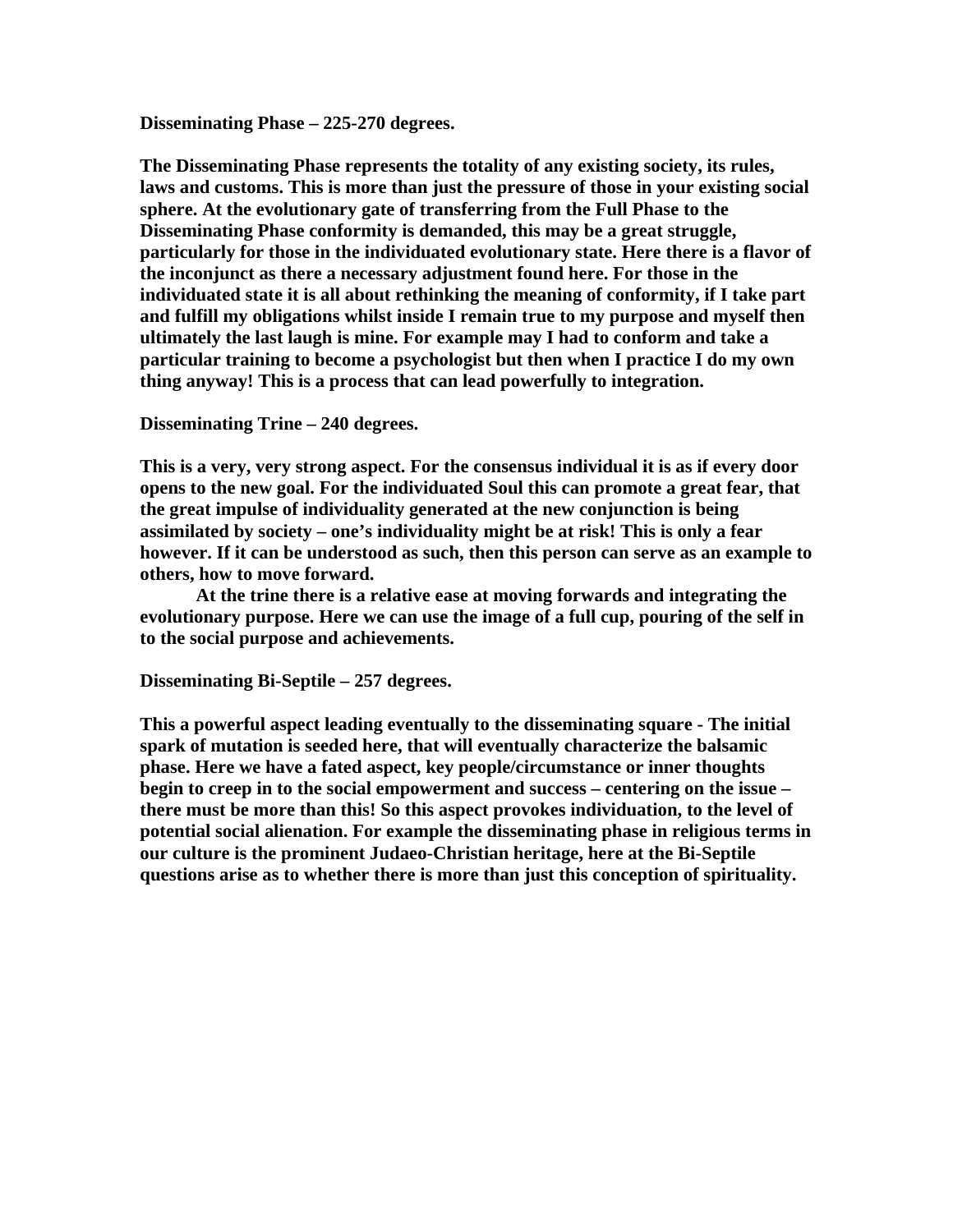**Last Quarter Phase - 270 – 315 degrees.** 

**At this square a fundamental crisis in belief is generated which causes a natural disengagement from the existing society. A dual awareness is created in the consciousness at this disseminating square: one part is participating in the existing society yet the other is standing apart from the very thing it is participating in. This aspect therefore creates a detachment, which intensifies the question mark generated at the disseminating Septile aspect as the long haul towards the Balsamic phase begins. What is it that needs to be dropped from the life? This can be an incredibly intense in the disseminating phase and can create the temptation to borrow or align oneself with the past due the security represented there. Van Gogh had a disseminating square with his sun and moon and therefore needed to let go of something in his life (not just his ear).** 

**Last Quintile 288 degrees.** 

**The quintile always seeks to transform consciousness. Here the individual is led into visions and awareness of his or her universal or timeless self. There is increasing knowledge of the individual's cosmic role and how this relates to the duties of this life.** 

**Last Sextile 300 degrees.** 

**The new creative identity of the individual in relation to the cosmic whole is now given productive purpose and potential to actualize there universal / social role. The transition between the past and the future can be easily made or easily resisted at evolutionary juncture.** 

**Last Septile 308 degrees 25 minutes!** 

**Individual action is taken with respect to the perceived universal/ social purpose, which may feel like a special destiny. The potential for delusion exists here, however at key times in life this aspect will produce circumstances to set the individual straight.** 

**Balsamic Phase - 315-360 degrees.** 

**The Balsamic Phase itself is incredibly important because anything that has occurred in the entire cycle, whatever is unfinished or incomplete relative to the original intention will be brought to a head in this Phase. In many ways this is an archetype of frustration, as the Soul remembers it has encountered so much of the process before and yet it is still happening, still needing to be let go of. The key meaning of this phase is in a concentric expansion of consciousness, the essence of which is detachment, disengagement. Therefore opportunities for reflection need to be created in order to bring issues to culmination.**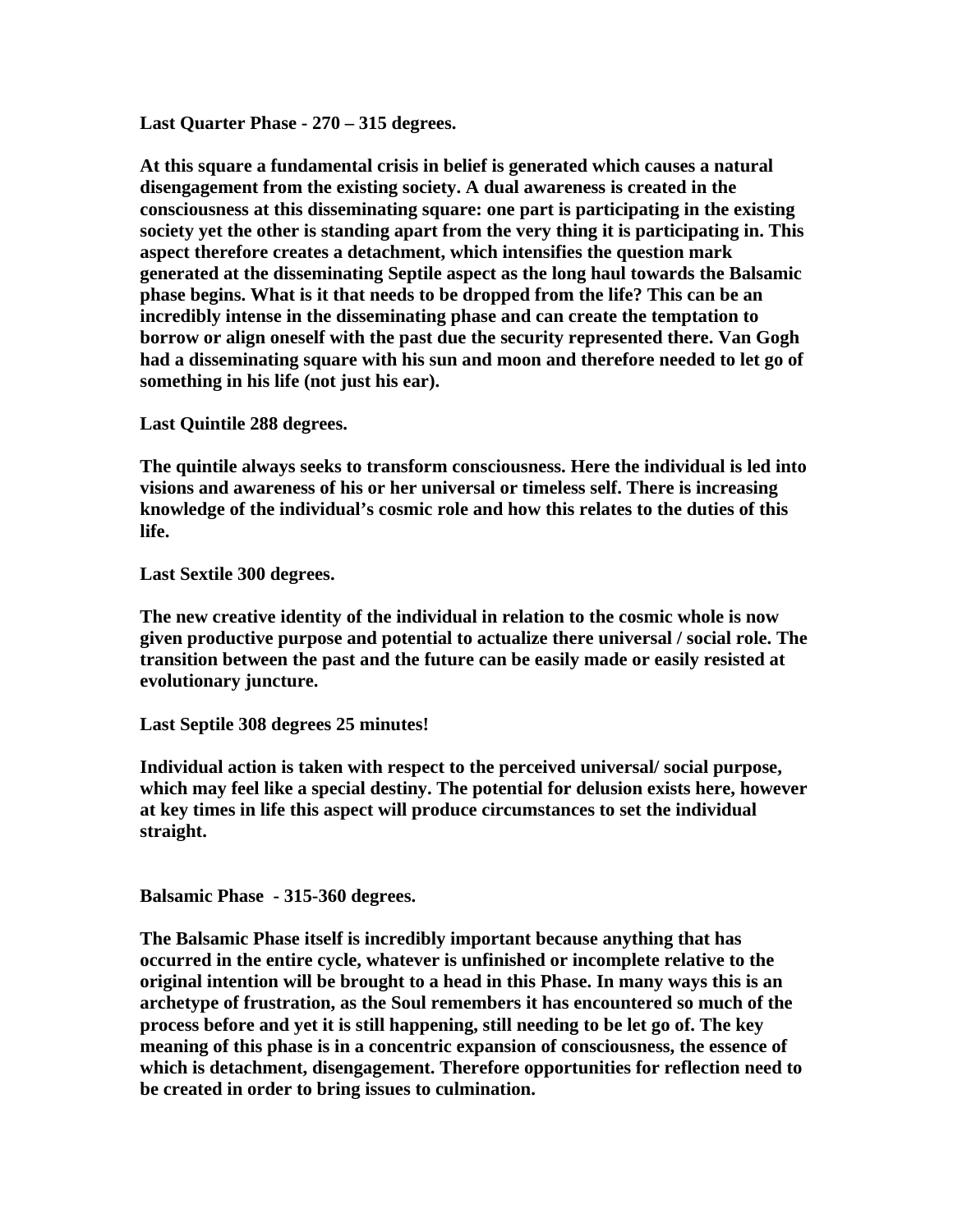#### **Semi-square - 315 degrees.**

**A new evolutionary crisis emerges as the individual begins to accelerate the mutation between the past and the future. On the one hand the person wants to withdraw and internalize the consciousness so that they can become aware of the new impulse of a new cycle. There is a need for experimentation, trial and error with new forms. These experimentations may create real conflict and confusion. The individual may tire of this condition and attempt to recover the past. If so, eventual disintegration will occur. The individual needs to form new kinds of social relationship with others upon the same evolutionary path. The individual is also required to fulfill their social duties producing conflict between this need and the need for experimentation. The key is to do both and follow these contrasting rhythms as best as possible when they occur.** 

#### **Novile – 320 degrees.**

**The seeds of the new evolutionary cycle begin an active gestation process. Like light bulbs turned on in a dark room, the individual magically becomes aware (revelation) of new thoughts, perceptions and realizations as to the nature of the new evolutionary cycle and purpose to come. This new cycle is based upon the cumulative effects of actions in this and other lives. Frustration may result from an awareness of the need to complete the karmic and evolutionary intent of this life. Peering over the precipice, the person is ready to jump. Negatively, the individual can become confused and may attempt to retreat into the past as these revelatory thoughts now threaten his or her existing reality or security.** 

#### **Semi-Sextile – 330 degrees.**

**The new evolutionary cycle begins to become clear in the form of complete conceptions and ideas which the individual may attempt in this life i.e. he/she may attempt to formulate him or herself around timeless values and beliefs in the context of his or her culture; time and space and all that which is temporal by nature. Considered strange and different by others who do no understand what the individual is trying to do or establish he or she is given a test to fulfill because of this challenge: to remain committed and centered upon the vision of the new, or the timeless. The whole evolutionary cycle begun way back at the original conjunction is now rapidly dissolving. Some individuals will experience this as a sense of meaninglessness and emptiness, and will manifest a diffuse or undefined personal identity or purpose in relation to the original conjunction. The key is to let go of the past in relation to function and orientation, and to allow new patterns and impulses to enter the consciousness of their own accord. Approached in this new way, this new thoughts, ideas and impulses become the switch that illuminates the path to the individual's future.**